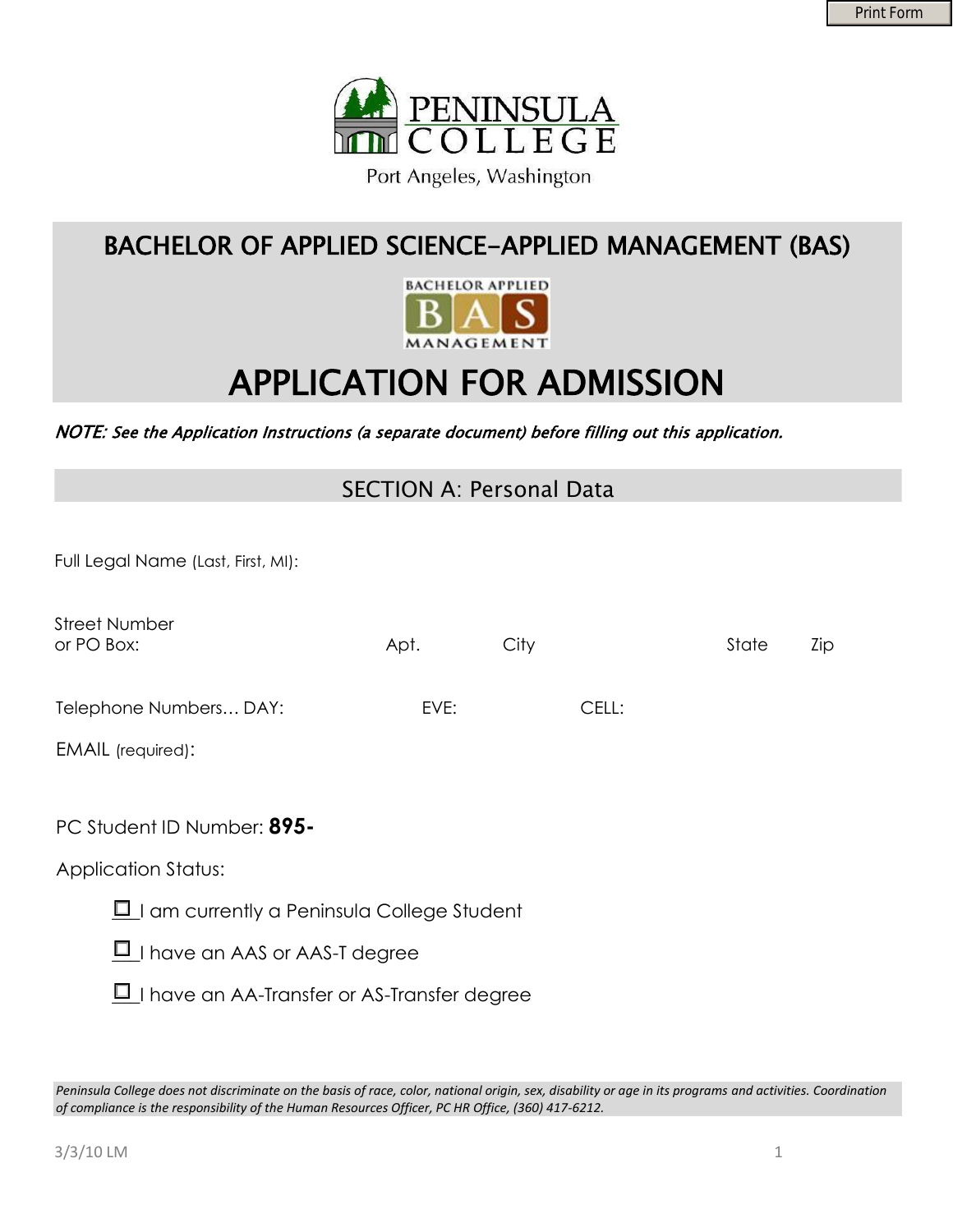# SECTION B: College/University Record

Please provide the following information regarding the degree(s) you have earned. Submit an official transcript from each institution you list below (see instructions).

#### AAS or AAS-T Degree

| 1. Name of institution<br>City and State<br>Years attended | From -To<br>Degree | <b>Grade Point Average</b><br>Program                             |  |  |  |  |  |
|------------------------------------------------------------|--------------------|-------------------------------------------------------------------|--|--|--|--|--|
| 2. Name of institution<br>City and State<br>Years attended | From -To<br>Degree | Grade Point Average<br>Program                                    |  |  |  |  |  |
| <u> AA-Transfer or AS-Transfer Degree</u>                  |                    |                                                                   |  |  |  |  |  |
| 1. Name of institution<br>City and State<br>Years attended | From -To<br>Degree | Grade Point Average<br>Program                                    |  |  |  |  |  |
| 2. Name of institution<br>City and State<br>Years attended | From -to<br>Degree | <b>Grade Point Average</b><br>Program                             |  |  |  |  |  |
|                                                            |                    | <b>SECTION C: Work Experience</b> (use additional page if needed) |  |  |  |  |  |
| Organization                                               |                    | Position                                                          |  |  |  |  |  |
| Dates Employed                                             | From mm/dd/yy      | To mm/dd/yy                                                       |  |  |  |  |  |
| Organization                                               |                    | Position                                                          |  |  |  |  |  |
| Dates Employed                                             | From mm/dd/yy      | To mm/dd/yy                                                       |  |  |  |  |  |
| $3/3/10$ LM                                                |                    | 2                                                                 |  |  |  |  |  |